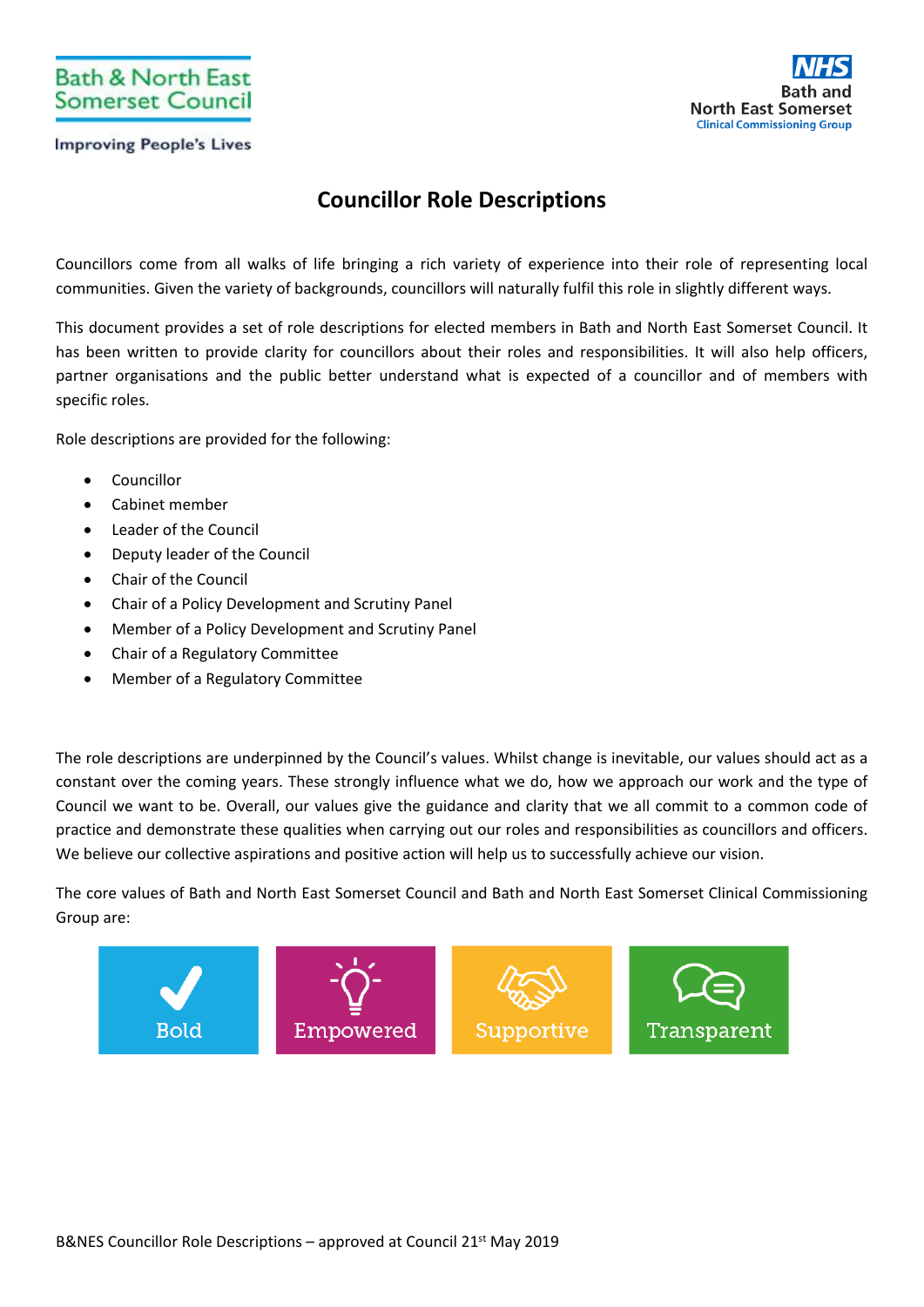## **Role Description for All Councillors**

## **1. Accountabilities**

- **To full Council**
- To the electorate of their ward
- To their political group (if applicable)

## **2. Roles and activities**

## **a) Representing and supporting citizens and communities**

- *Communicate and engage* with local constituents and groups
- *Undertake casework* and *act as an advocate* in resolving concerns or grievances
- *Understand the shape and feel of the local area*, including its local assets, needs and inequalities in fields such as housing, health and wellbeing, employment, education, transport, care, and community cohesion
- *Liaise with the Council and partner organisations* to ensure that the needs of the local communities are identified, understood and supported
- *Represent and sensibly champion* the interests and needs of local residents and communities within the Council and other agencies
- *Communicate using all types of media*, ensuring adherence to corporate guidance for internet and social media usage, and taking into account different needs of different audiences
- To *be vigilant and do everything possible to protect* adults and children at risk from abuse
- *Promote tolerance and cohesion* in local communities

### **b) Working across the ward strengthening partnerships with citizens and others**

- *Maintain and develop networks* with a wide range of agencies, officers, fellow councillors and local communities to deliver better outcomes for local people
- *Help foster new relationships* between local people, communities and agencies to encourage local development and to find new solutions to local issues
- *Liaise effectively* with Parish Councils in the ward
- *Enable* local people and communities to find the tools and support to self-organise
- *Honestly manage the expectations* that local residents and communities may have of the Council

## **c) Linking the Council and citizens**

- *Be a channel of communication* to local residents and communities on Council strategies, policies, services and procedures
- *Participate in decisions and activities* reserved for the full Council, eg, setting budgets and strategic policy framework seeking to mitigate the impact of austerity on citizens
- *Translate for communities a shift in the role of the Council*, and in the relationship between the Council and citizens
- *Have an awareness of the complexity of the system* in which the council operates and be able to explain this to citizens
- *Understand the remit and limitations of officer roles*, and work with officers in a co-productive and solution focused way that seeks to avoid blame, as set out in the Councillor/Officer protocol; <http://moderngov/documents/s51518/1%20-%20Protocol%20on%20Councillor-Officer%20Relations.pdf>
- *Recognize and adapt* to changing roles and be flexible in ways of working with officers
- *Critically analyse* complex data and information and make it accessible for citizens

## **d) Representing the council**

- *Work with partners and outside bodies* as a representative of the Council
- *Understand and communicate the vision and changing direction of the Council* with local people, communities and partner organisations in your ward
- *Act in a way that is consistent* with overarching policy, principles and direction of the Council
- *Help others feel pride* in the purpose of the organisation
- *Be a member of and contribute to* the local Area Forum [http://intranet/sites/default/files/SiteFiles/Connecting%20Communities%20%282%29.pdf](http://intranet/sites/default/files/SiteFiles/Connecting%20Communities%20(2).pdf)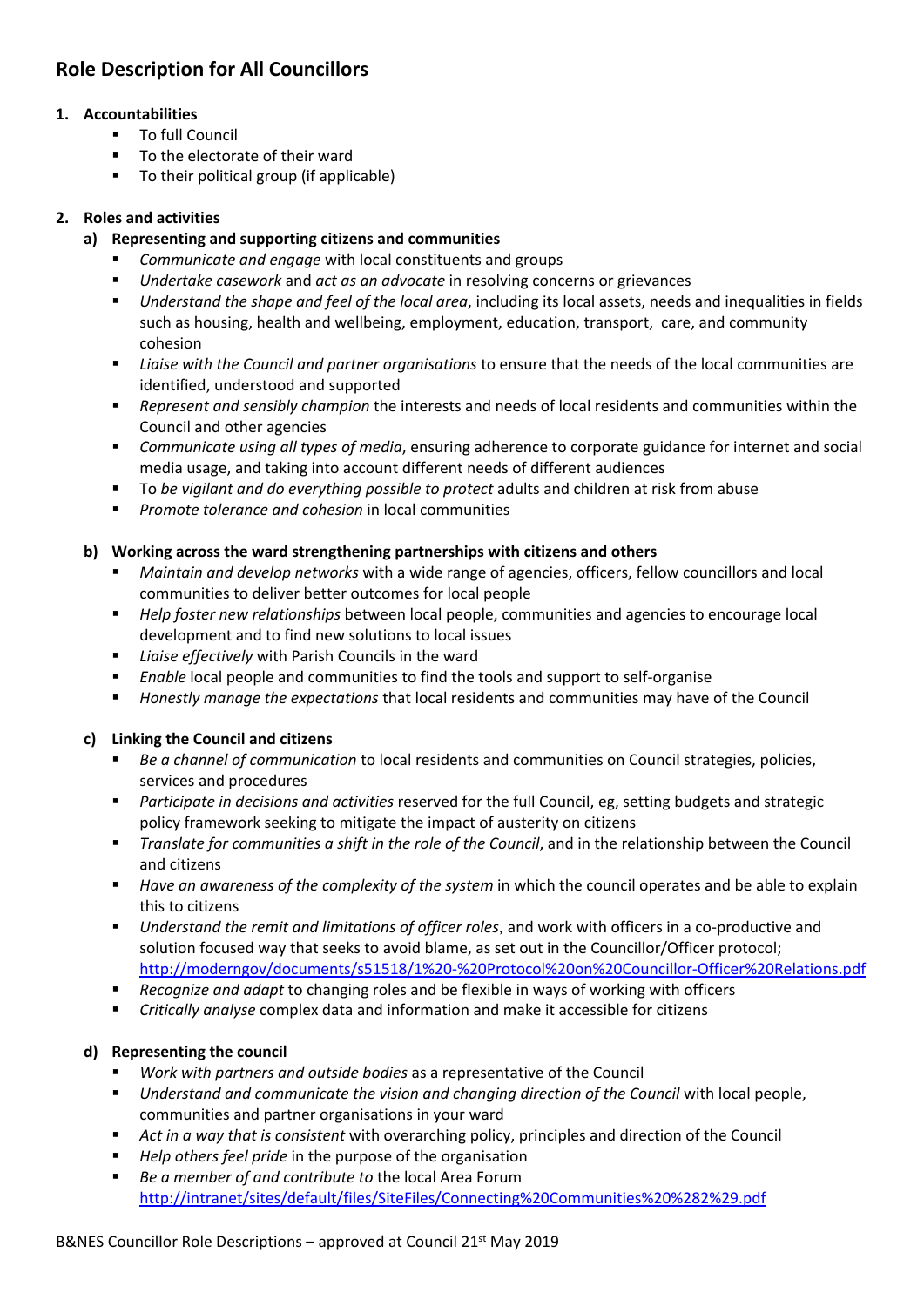#### **e) Governance and decision making**

- *Inform the debate* at full Council meetings and contribute to the formation and scrutiny of the Council's policies, budget, strategies and service delivery
- *Participate in informed and balanced decision making* on committees and panels to which the councillor might be appointed, helping to ensure that decision making is consistent with local needs and takes account of inequalities in outcomes between communities
- *Read all paperwork before* attending meetings
- *Take corporate responsibility* for the protection of vulnerable children and adults
- *Act within the budgetary framework* of the council
- *Promote and ensure efficiency and effectiveness* in the provision of council services

- *Develop and maintain a working knowledge of the Council's policies and practices* in order to make well informed decisions at meetings
- *Take personal responsibility for your personal development* to build understanding, knowledge and skills to ensure that the role is undertaken effectively
- *Review and complete the self-reflection sections within the LGA Political Skills Framework* to identify strengths and areas for development
- *Participate in member development opportunities* made available to Councillors
- *Complete* core and mandatory training and development, and member induction, within recommended timescales. This will include attending sessions and completing e-learning
- *Demonstrate and embed the core values* within all communications and interactions with colleagues, officers and the community
- *Actively participate in a skills audit* to determine individual and group needs and areas of strength and development
- *Promote the policies, activities and decisions of the Council* to residents, stakeholders, partners and the media recognising at all times the requirement to act in a manner consistent with the Nolan Principles of public life and the Council's Code of Conduct [http://moderngov/documents/s51521/2%20-](http://moderngov/documents/s51521/2%20-%20Code%20of%20Conduct%20and%20Interest%20rules.pdf) [%20Code%20of%20Conduct%20and%20Interest%20rules.pdf](http://moderngov/documents/s51521/2%20-%20Code%20of%20Conduct%20and%20Interest%20rules.pdf) in a way which does not bring the Council or administration into disrepute through inappropriate actions, pronouncements or language
- *Declare any potential conflict of interest* (when a member's personal or business interests affects their ability to act fairly in the best interests of residents)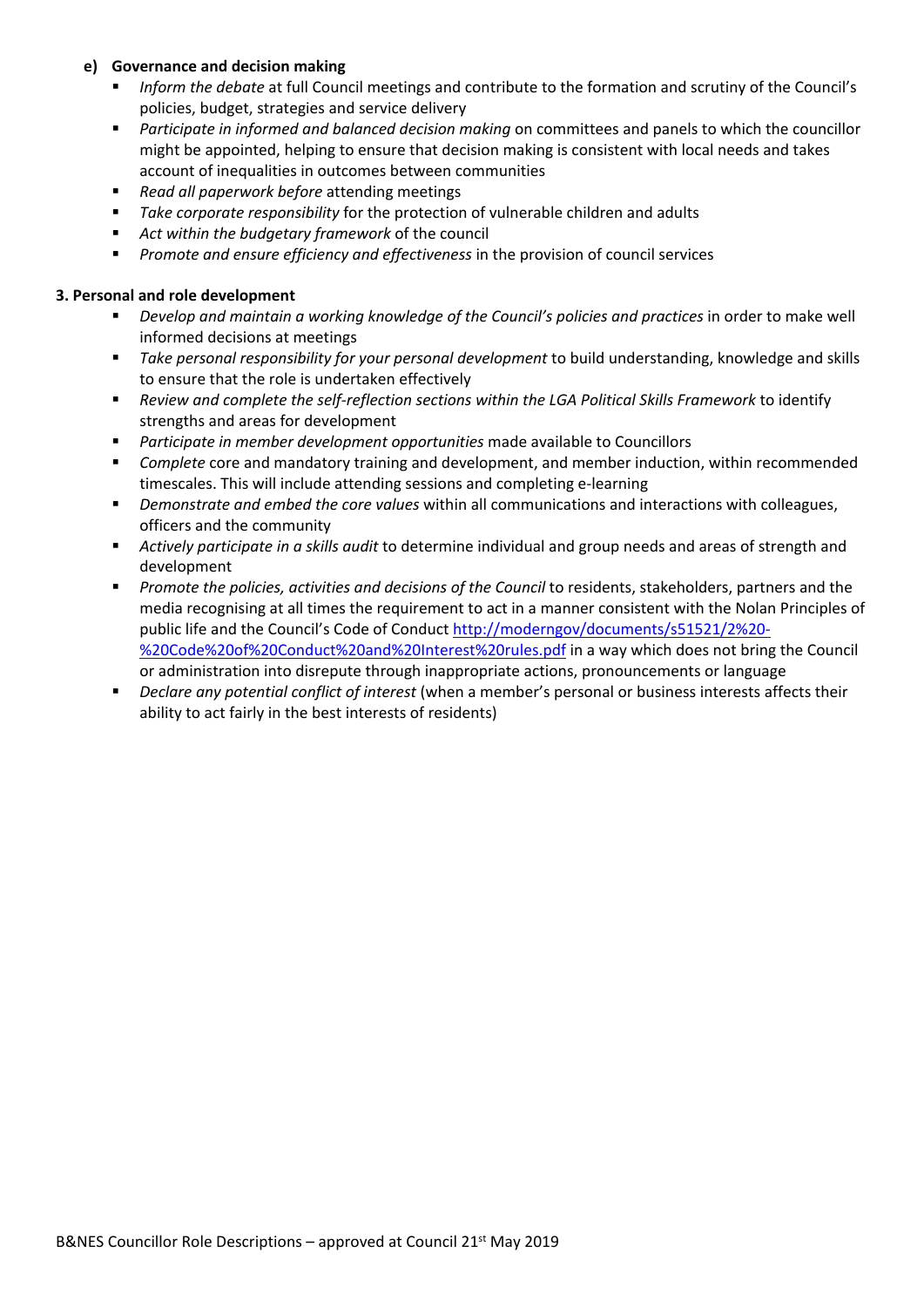## **Role Description for Cabinet Members**

This role description identifies the responsibilities specific to the role of Cabinet member and should be read in conjunction with the role description of all councillors.

#### **1. Accountabilities**

- **To the Leader**
- To the Cabinet (through collective responsibility)
- **To Full Council**

#### **2. Roles and Activities**

#### **a) Acting as Portfolio Holder**

- *Take prime responsibility* for the delivery of manifesto commitments and political priorities relating to the portfolio area
- *Give political direction* to officers working within the portfolio (through the Directors)
- *Provide strategic policy direction* and political and community leadership to the portfolio
- *Be accountable* for choices and performance in the portfolio
- *Have an overview* of the performance management, efficiency and effectiveness of the portfolio
- *Attend Policy Development and Scrutiny Panel meetings* if requested in connection with any issues associated with the portfolio, and consider scrutiny reports as required
- *Work with colleague Cabinet Members* on shared policy and project developments
- *Deal with outside bodies* in relation to portfolio responsibilities
- *Deal with the media* on issues relating to the portfolio
- *Make executive decisions* within the Portfolio (except for those executive decisions reserved to the Cabinet Members serving on the Health & Care Board)

#### **b) Acting as Cabinet Member**

- *Participate effectively as a Cabinet Member*, taking joint responsibility and being collectively accountable for decisions made and actions taken
- *Promote the principles of collective responsibility* and to work within these as a Cabinet Member
- *Recognise and contribute to* issues which cut across portfolios or are issues of collective responsibility
- *Understand and communicate policy and Council positions* to residents, media, and other stakeholders
- *Promote the 'Residents First' ethos*

- **As for 'All Councillors' plus:**
- *Ensure up to date knowledge* of portfolio-related developments and policies at national and local level
- *Attend relevant briefings* for your portfolio area as required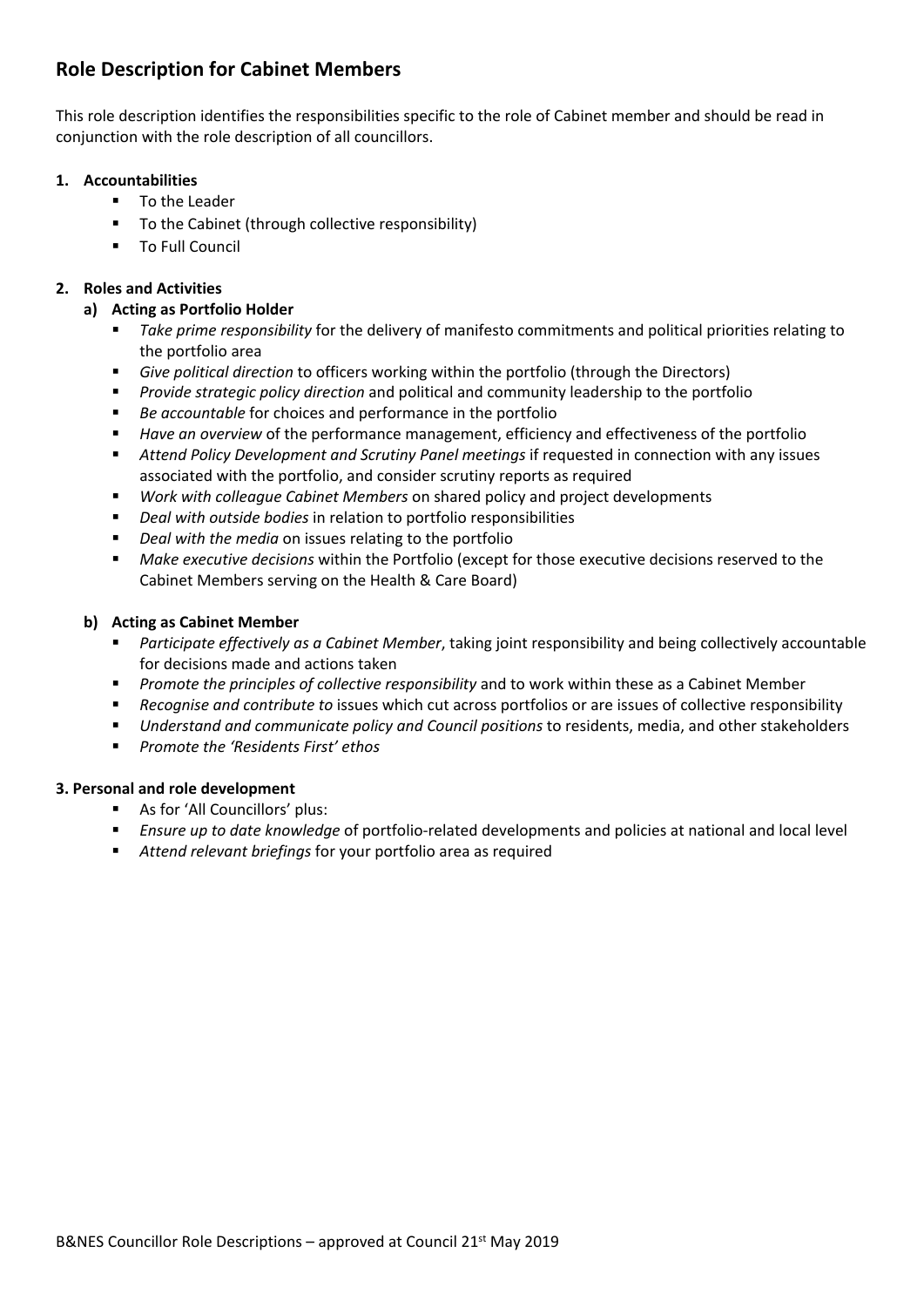## **Role Description for the Leader of the Council**

This role description identifies the responsibilities specific to the role of Leader of the Council and should be read in conjunction with the role descriptions of all councillors and of cabinet members.

#### **1. Accountabilities**

- **To full Council**
- **To the public**

## **2. Roles and Activities**

## **a) Leadership and direction**

- *Provide strategic political leadership and direction* for the Council, and be the Council's principal political spokesperson
- *Lead the formation of the Council's vision* for the area of Bath and North East Somerset that reflects the needs, assets and inequalities of the area; and the financial context facing the local authority
- *Provide leadership in building a political consensus* around Council policies
- *Lead in developing the Council's partnerships* with local communities, businesses, voluntary sector, health sector, education, and other local and national organisations
- *Represent the Council* in sub-regional, regional and national bodies as appropriate
- *Lead on the development* of the Council's strategic budget and policy framework and lead on decision making on cross-cutting issues
- *Provide strong, clear leadership* in the co-ordination of policies, strategies and service delivery
- *Develop and maintain good relationships* with the Chief Executive and other senior officers to aid the delivery of effective services
- *Ensure effective liaison* with other political groups within the Council
- *Ensure that you role model the council values* and encourage all cabinet members to embed in their work and behaviour and lead by example

#### **b) Cabinet**

- *Appoint* the Cabinet and designate appropriate portfolios
- *Appoint* the Deputy Leader
- *Lead and chair the Cabinet*, effectively manage its forward work programme, and ensure its overall effectiveness
- *Ensure that the work* of the Cabinet meets national policy objectives
- *Work with other portfolio holders to ensure effective delivery* of services within their portfolios against the policies of the Council and ensure the delivery of the Cabinet's responsibilities
- *Ensure that the Cabinet manages the business of the Council* within the financial limits set by the Council
- *Ensure effective communication and explanation* of all Cabinet's decisions and recommendations to Council and the public

#### **3. Personal and role development**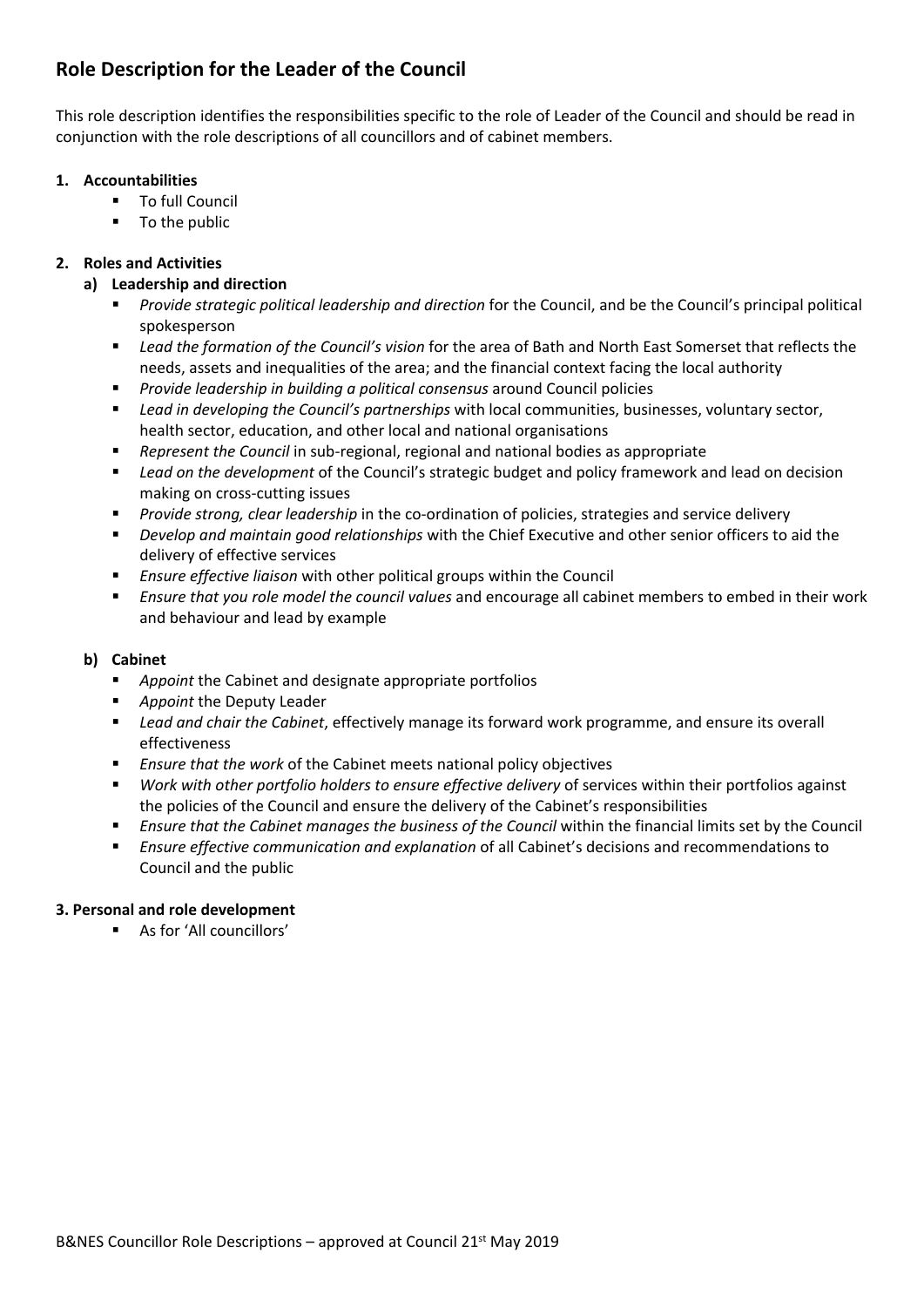## **Role Description for the Deputy Leader of the Council**

This role description identifies the responsibilities specific to the role of Deputy Leader of the Council and should be read in conjunction with the role descriptions for the Leader of the Council and for all councillors.

#### **1. Accountabilities**

- **To full Council**
- **To the public**
- To the Leader of the Council

## **2. Roles and Activities**

- *Assist and work with the Leader of the Council* to provide effective political leadership and strategic direction for the council
- *Assist and work with the Leader of the Council* in delivering their responsibilities to the Council as set out within the Leader's Role Profile
- *Deputise for the Leader of the Cabinet* in their absence from Council and Cabinet meetings
- *In the absence of the Leader of the Council, carry out the requirements of their Role Profile* so far as legally possible and permissible
- *Carry out other such duties* and undertake portfolio responsibility as delegated by the Leader of the Council

### **3. Personal and role development**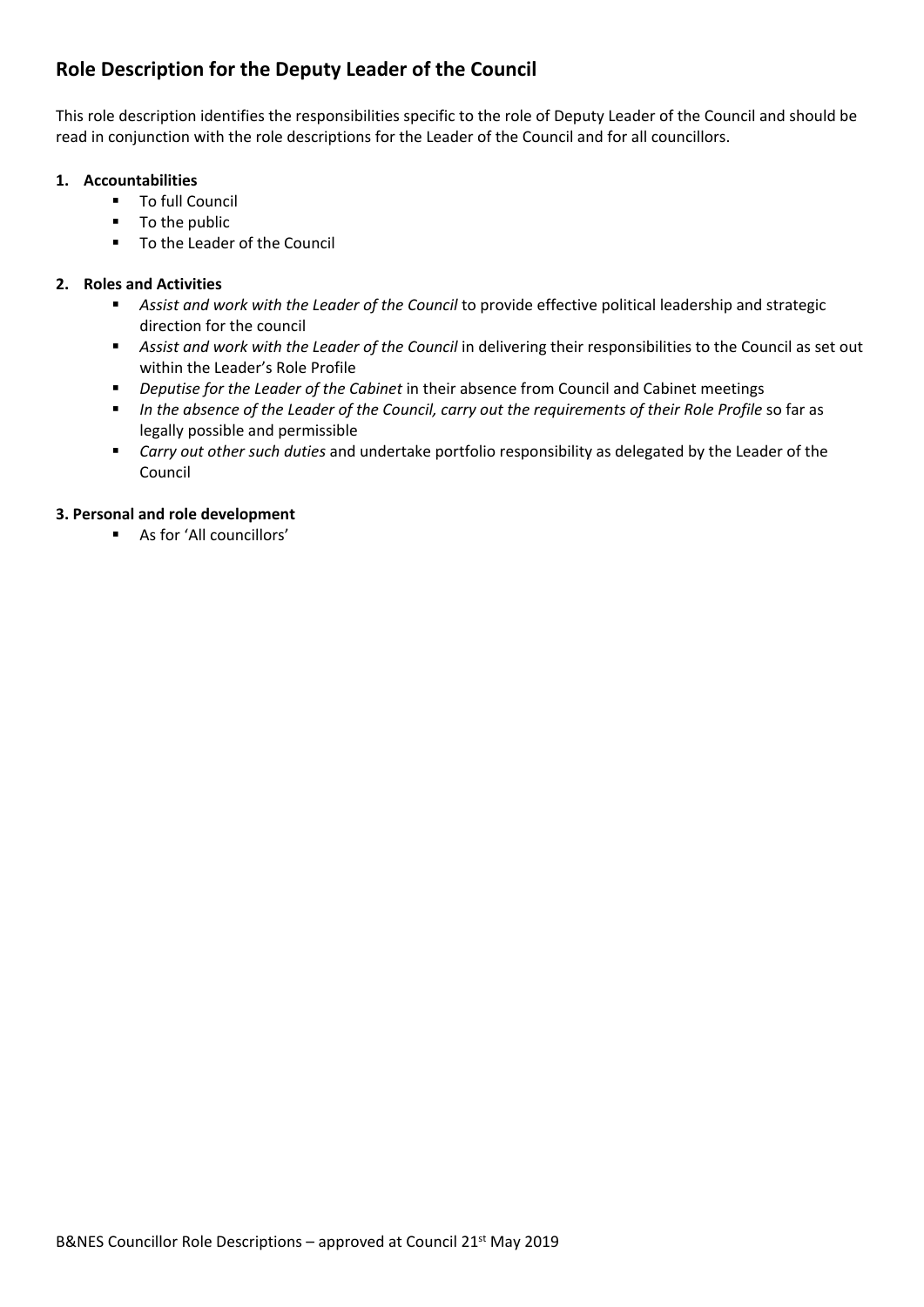## **Role Description for the Chair of the Council**

The role description as set out below is in addition to the Chair's role as a Councillor, and should be read in addition to this role description.

#### **1. Accountabilities**

**Full Council** 

## **2. Role Purpose and Activity**

- **a) Acting as a symbol of the Council's democratic authority**
	- *Be the principal spokesperson* representing the Council on civic and ceremonial occasions, as outlined in the Chair's Civic Handbook
	- *Be politically impartial* and uphold the democratic values of the Council
	- *Act as an ambassador* for the Council

#### **b) Chairing Council meetings**

- *Chair Council meetings impartially* and ensure its business is carried out efficiently and in line with the Constitution
- *Ensure that matters of concern* to local communities can be debated by their ward Councillors

### **c) Governance, ethical standards and relationships**

- *Ensure the Constitution is adhered to* and, if necessary, to rule on the interpretation of the Constitution
- *Work with officers to keep the Constitution under review* to ensure it is relevant to the Council's needs
- *Offer support and advice* to Members of the Council
- *Promote and support good governance* of the Council and its affairs
- *Provide community leadership* and *promote active citizenship*, fostering community pride and promoting public involvement in the Council's activities
- *Promote and support* open and transparent government

#### **d) Work programming**

 *Ensure the Council works to an annual work programme* to meet its legal obligations (e.g. setting the budget and the Council Tax and making appointments)

## **3. Personal and role development**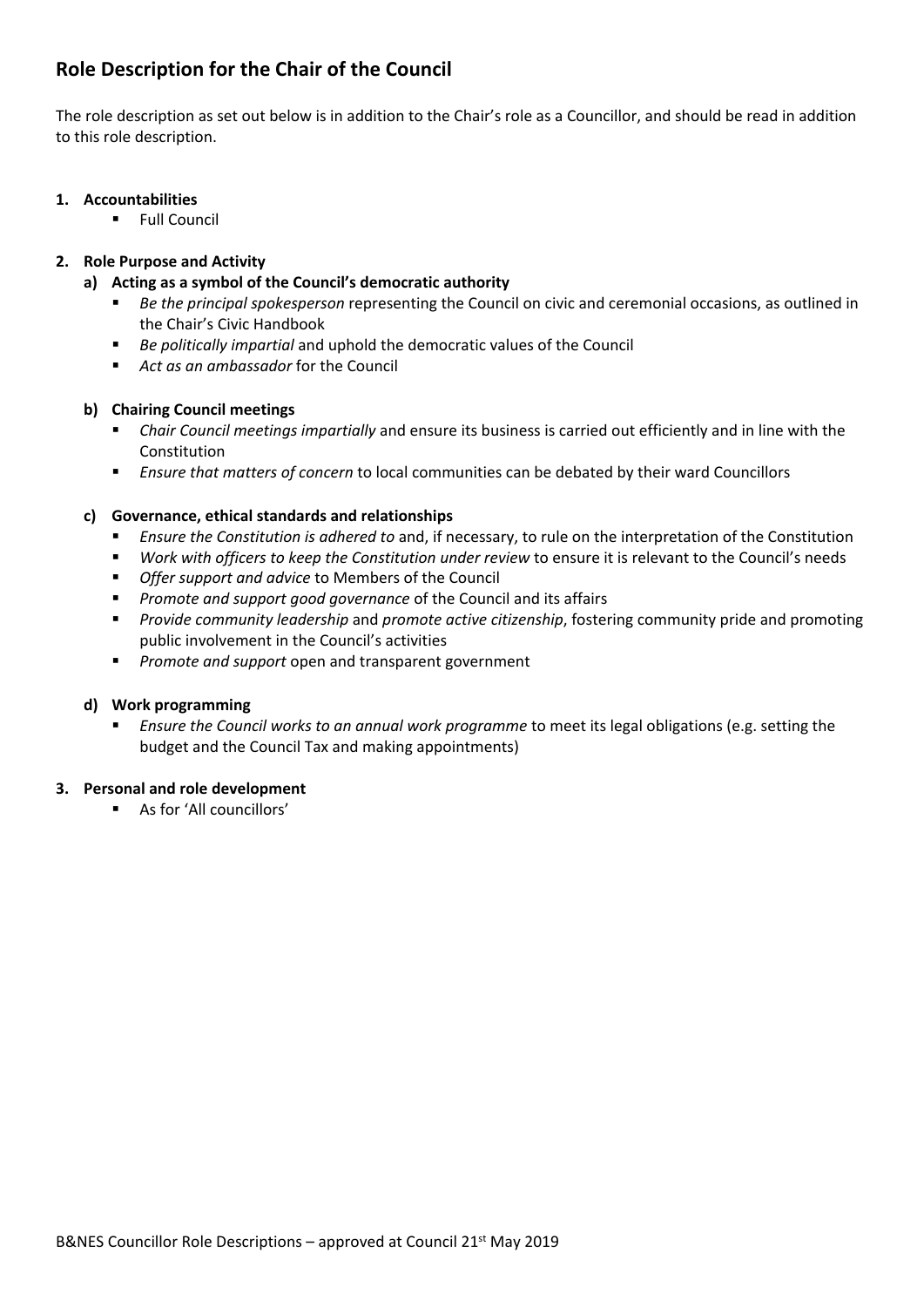## **Role Description for a Chair of a Policy Development and Scrutiny Panel**

The chairs of Policy, Development and Scrutiny panels ensure that the scrutiny process is conducted robustly and with equity of treatment for the many parties and interests involved. This role description identifies the responsibilities specific to the role of the chair of such a panel and should be read in conjunction with the role description for all councillors.

### **1. Accountabilities**

- **To full Council**
- **To the public**
- To the Policy Development and Scrutiny (PDS) panel

## **2. Roles and Activities**

## **a) Leadership and direction**

- *Regularly attend* the Chairs and Vice Chairs meetings
- *Promote the role of PDS panels* within the Council
- *Promote the role of PDS panels* to the public and other agencies, helping them to understand and engage with the scrutiny function
- *Provide confident and effective chairing of the relevant PDS panel* to ensure effective contributions from each member and clear decision making
- *Co-ordinate the activities* of the PDS panel and take a lead role in its work
- *Contribute effectively to the scrutiny process* by ensuring the questioning of the relevant Cabinet Member/Officer on the development and performance of policy and strategy
- *Demonstrate an objective and evidence-based approach to scrutiny*, ensuring that scrutiny enquiries are methodologically sound, and consider a wide range of evidence and perspectives
- *Lead joint scrutiny activities* with other authorities or organisations when required
- *Develop a constructive relationship* with the relevant Cabinet portfolio holders
- *Develop a constructive relationship* with the corporate directors/ directors/heads of service in the areas that the PDS panel scrutinises
- *Promote transparency and opportunities* for public engagement in scrutiny
- *Ensure the council values and behaviours are demonstrated and lead by example*

#### **b) Managing the work programme**

- *Lead the development of a balanced annual work programme* for the PDS panel and ensure its delivery
- *Ensure that the work programme is manageable* and the workload delegated and prioritised to focus on the areas of most benefit or greatest risk to the organisation and public, and framed within a realistic understanding of the financial context of the Council
- *Work with Officers* to commission research to deliver the panel's work programme
- *Liaise with officers* on the content of the agenda
- *Work closely with PDS staff* to drive continual improvements in the PDS process
- *Report on progress against the work programme* to Council and others as appropriate

#### **c) Effective meeting management**

- *Plan and set agendas* containing clear objectives and outcomes for the meetings
- *Manage the progress of business at meetings*, ensuring that meeting objectives are met, the Code of Conduct, standing orders and other constitutional requirements are adhered to, and that all participants have an opportunity to make appropriate contributions

#### **3. Personal and role development**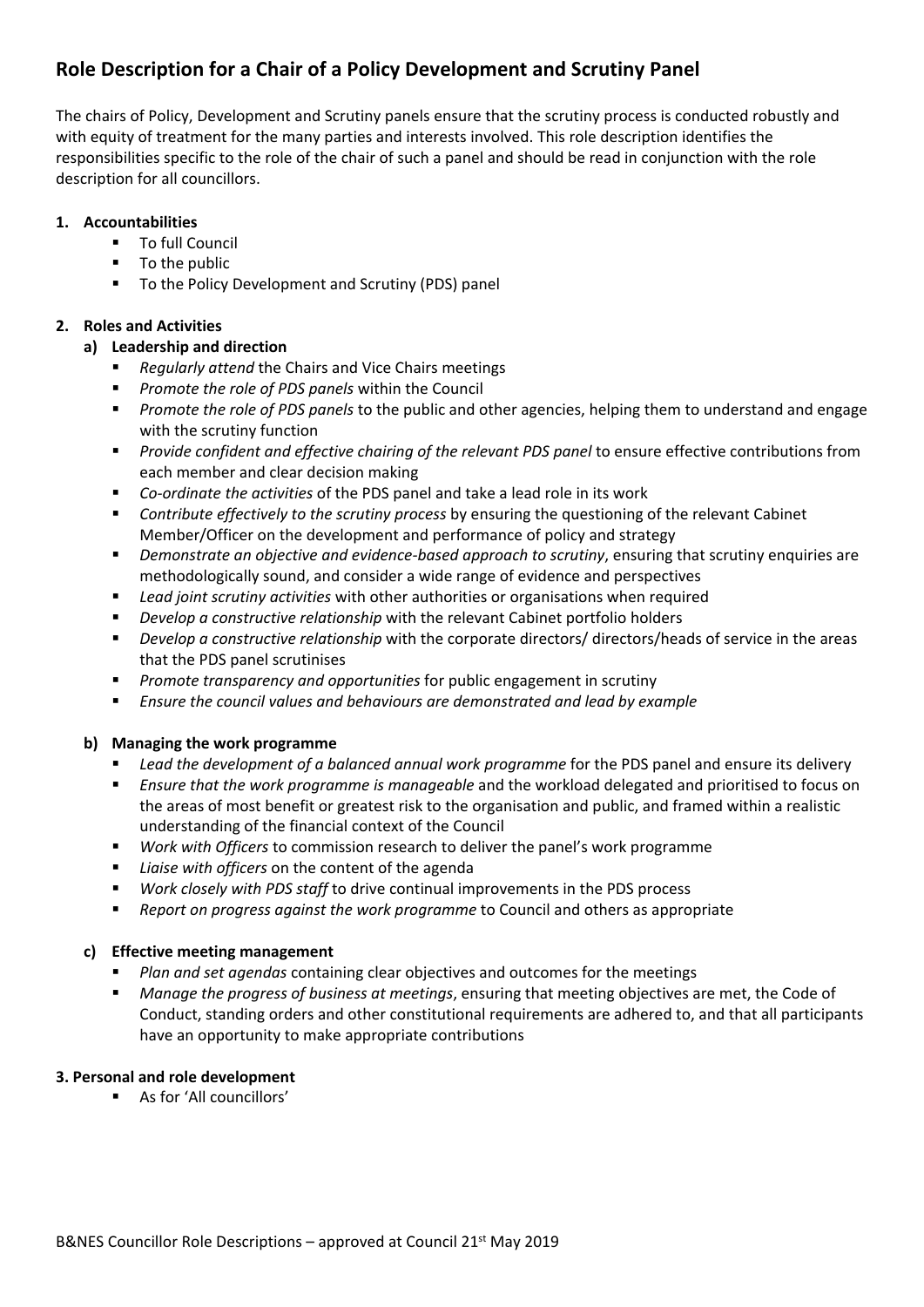## **Role Description for Members of Policy and Development Scrutiny Panels**

This role description identifies the responsibilities specific to the role of Policy and Development Scrutiny Panel member and should be read in conjunction with the role description for all councillors.

#### **1. Accountabilities**

- **To full Council**
- **To the public**
- To the Chair of the Policy and Development Scrutiny (PDS) panel

#### **2. Roles and Activities**

- **a) Understanding the nature of the PDS panel**
	- *Be familiar with* the purpose of the PDS panel, and relevant policies and plans

#### **b) Participating in meetings and making decisions**

- Attend the PDS panel meetings
- *Contribute effectively to the scrutiny process* by ensuring the questioning of the relevant Cabinet Member/Officer on the development and performance of policy and strategy
- *Demonstrate an objective and evidence-based approach to scrutiny*, ensuring that scrutiny enquiries are methodologically sound, and consider a wide range of evidence and perspectives
- *Contribute to joint scrutiny activities* with other authorities or organisations when required

#### **c) Internal governance, ethical standards and relationships**

- *Ensure the integrity of the PDS panel's decision making* and of his/ her own role by adhering to the Code of Conduct and other constitutional and legal requirements
- *Promote and support good governance* by the Council
- *Understand the respective roles* of members, officers and external parties operating within the PDS panel's area of responsibility

- As for 'All councillors' plus:
- *Complete all necessary mandatory training* specific to the PDS panel's role
- *Be prepared to give a commitment to a potentially significant workload* (in addition to ward work) and have a willingness to be available to attend panel meetings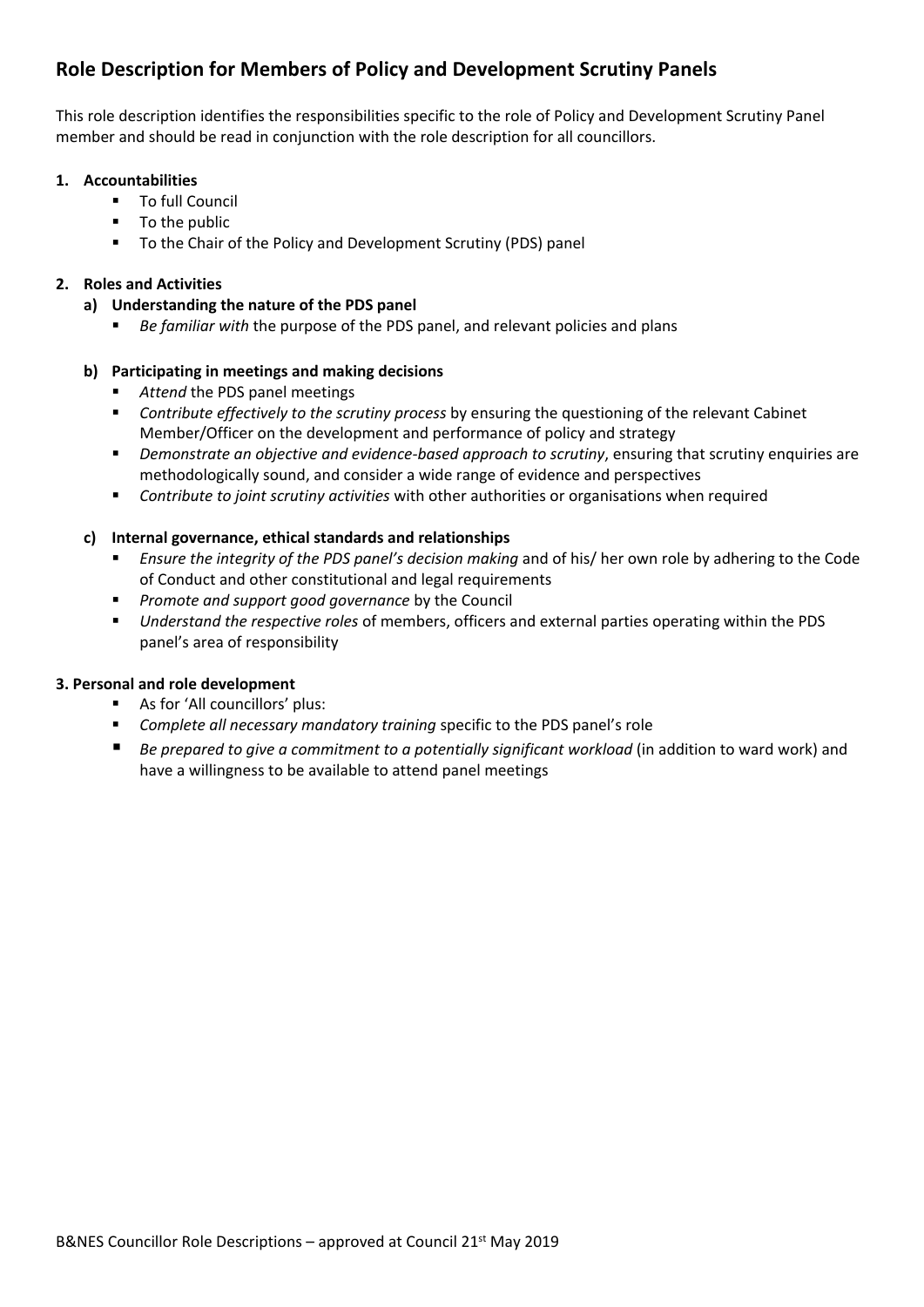## **Role Description for the Chair of a Regulatory Committee**

This role description identifies the responsibilities specific to the role of a Chair of a Regulatory Committee and should be read in conjunction with the role description of all councillors.

#### **1. Accountabilities**

- **To full Council**
- To the members of the regulatory committee

#### **2. Roles and Activities**

#### **a) Leadership and direction**

- *Provide confident and effective chairing of regulatory committee meetings* to ensure effective contributions from each member and clear decision making
- *Ensure* that applicants and other interested parties are satisfied as to the *transparency of the regulatory process*
- *Demonstrate integrity and impartiality in decision making* which accord with legal, constitutional and policy requirements
- *Delegate actions* to sub committees as appropriate
- *Have up to date knowledge* of law, regulations, policy and plans relevant to the regulatory committee

### **b) Promoting the role of the regulatory committee and quasi-judicial decision making**

- *Act as an ambassador for the regulatory committee*, facilitating understanding of the role
- *Act within technical, legal and procedural requirements* to oversee the functions of the committee fairly and correctly
- *Ensure thoroughness and objectivity in the committee*, receiving and responding to professional advice in the conduct of meetings and in individual cases/applications before formal committee meetings

#### **c) Internal governance, ethical standards and relationships**

- *Develop the standing and integrity of the committee* and its decision making
- *Understand the respective roles* of members, officers and external parties operating within the regulatory committee's area of responsibility
- *Promote and support good governance* by the Council

- As for 'All councillors' plus:
- *Complete all necessary mandatory training* specific to the Committee's role
- *Be prepared to give a commitment to a potentially significant workload* (in addition to ward work) and have a willingness to be available to chair committee meetings that may need to be arranged at short notice in order to meet statutory prescribed deadlines (particularly in the case of licensing work)